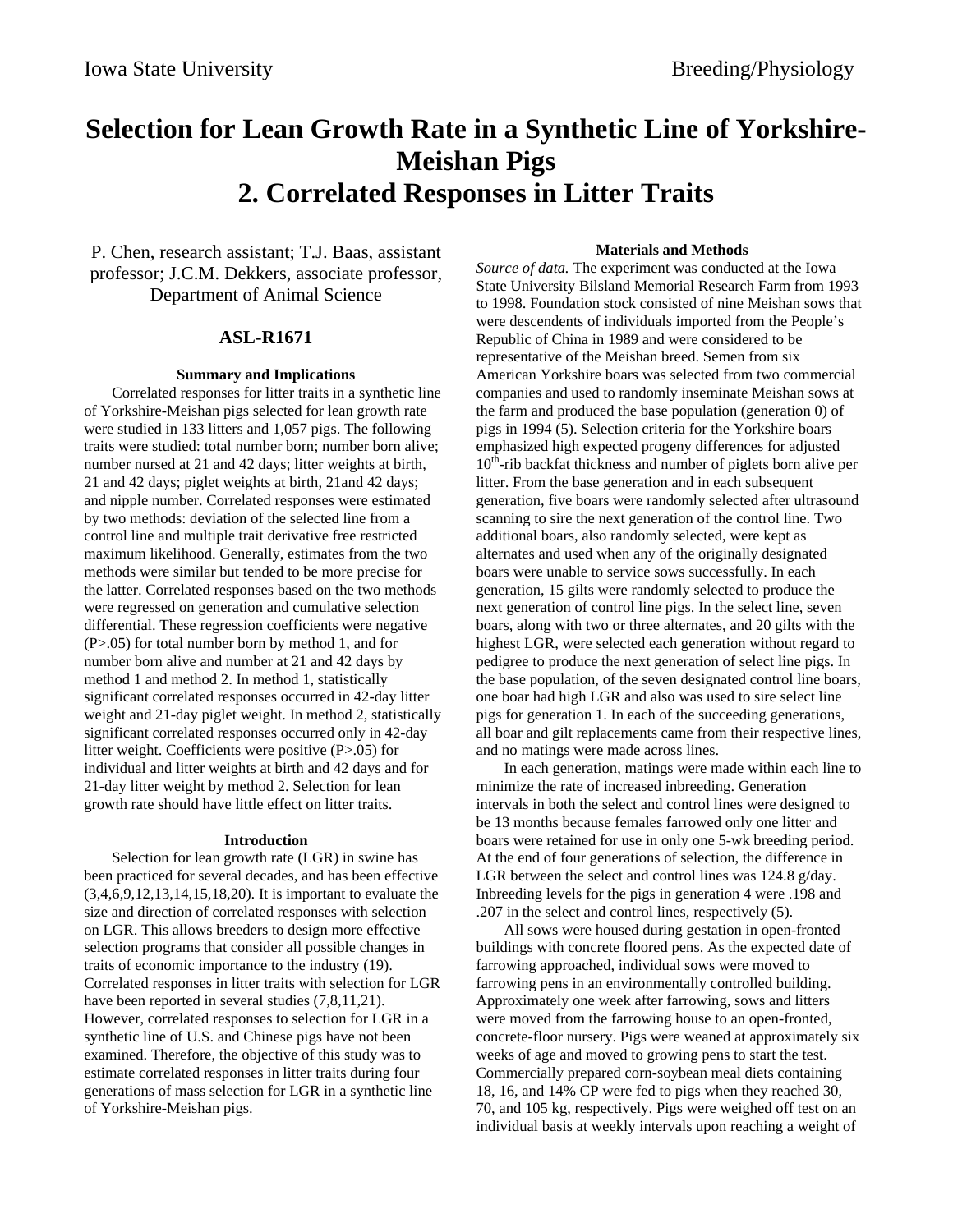105 kg. Pigs were allowed ad libitum access to feed and water. Numbers of litters, sires, and pigs from which data were recorded each generation are shown in Table 1. Total number born (TNB), number born alive (NBA), litter birth weight (LBWT), piglet birth weight (PBWT), litter live weight at birth (LAWT), number of piglets nursed at 21 days (N21), 21-day litter weight (L21WT), 21-day piglet weight (P21WT), number of piglets weaned at 42 days (N42), 42-day litter weight (L42WT), 42-day piglet weight (P42WT), and nipple number (NN) were recorded.

*Statistical Analyses.* Litter size and weight were considered traits of the dam and were measured on gilts selected from generation 0 through 3. Correlated responses to selection were evaluated by two methods: 1) deviation from the control line (method 1), and 2) estimation of (co)variance components and prediction estimation trend using multiple trait derivative free restricted maximum likelihood (MFDFREML) (method 2) (1). In method 1, correlated cumulative genetic responses were calculated as the deviation of the mean phenotypic performance of the select line from the mean performance of the control line. Litter size and litter weight traits were analyzed with a model that included the effect of generation-line (GL) and sire of dam within GL. L21WT and P21WT were calculated using the formula recommended in NSIF Guidelines for Uniform Swine Improvement Programs (17). P42WT was analyzed with a model that included the fixed effect of GL and weaning age as a covariate. The regression coefficient of weaning weight on age was used to adjust weaning weights to 42 days of age, and adjusted weights of siblings were summed to obtain adjusted litter weaning weights. In method 2, the models for litter size and litter weight included batch and month of farrowing within year as fixed effects, and additive genetic and sow common environment as random effects. L42WT and P42WT were pre-adjusted by weaning age. To account for selection bias, the MTDFREML analysis involved each of the correlated traits and selected traits in the select line plus control line. Method 1 assumed that responses are linear and the select and control lines react similarly to the environmental effects. This method, however, ignores genetic drift in the calculation of standard errors.

Weighted cumulative selection differentials (WCSD) were calculated by deviating the record of each selected individual from its generation-line-sex subclass mean and adding it to the average cumulative selection mean of the individual's parents. Individual cumulative selection differentials were weighted by the number of progeny alive at the age of ultrasound scanning. Estimates of correlated responses from the two methods were also regressed on generation and WCSD.

#### **Results and Discussion**

Total WCSD for LGR over four generations of selection was 141 g/day in the select line and 16.2 g/day in the control line, a difference of 124.8 g/day. This corresponds to a standardized WCSD of 4.1 phenotypic standard deviation units. The regression of WCSD on generation showed that the average increase in LGR was 33.9 g/day per generation or 1.1 phenotypic standard deviations units. The estimate of realized heritability was .29  $\pm$ .12 (5). Direct genetic change for LGR from method 1 was 9.4 g/day per generation.

The estimates of cumulative correlated responses per year for each trait are illustrated in Figures 1–12. Based on the two methods, estimates of correlated responses for litter size and litter weight were similar but generally nonsignificant (Table 2). However, the correlated responses for TNB and P21WT from the two methods were in the opposite direction. With method 1, the correlated responses for TNB and P21WT were  $-.17 \pm .3$  and  $.23 \pm .003$  kg/generation, respectively. Corresponding correlated responses with method 2 were  $.06 \pm$ .13 and  $-.03 \pm .05$  kg/generation. The correlated responses for NBA, N21, and N42 were negative but not significant by method 2.

Results of the present study agree with the work of Cleveland et al. (7), who reported that index selection for lean growth resulted in a negative correlated response for TNB, NBA, and N42. Vangen (21) found positive responses for TNB and NBA, and a negative correlated response for N42 to index selection for lean growth in a Norwegian Landrace line. However, none of the correlated responses in this study was significant. Fredeen and Mikami (10) noted that NBA had significant negative phenotypic trends over several years. Selection for weight of lean cuts at a constant age in a Yorkshire line (8) resulted in a negative (P>.05) correlated response for litter size at one and seven days in first-parity gilts. Correlated responses were negative (P<.05) in secondparity sows for litter sizes at one, seven, and 21 days. Kerr and Camerson (11) also did not observe a difference between a selection line for lean growth and a control line after seven generations of selection for lean growth on ad libitum feeding or on restricted feeding. However, Burlot et al. (2) found that correlated responses for litter size at birth and at weaning were slightly positive after 12 years of selection for lean growth in a composite of Chinese-European pigs.

Correlated response in litter size to selection for LGR was variable among experiments. However, based on the two methods used in this study, our results suggest that selection for LGR in a synthetic line of Yorkshire-Meishan pigs will not have a large effect on litter size.

Based on the two methods, LBWT, LAWT, L21WT, and L42WT had positive responses (Figures 5–8). However, none of the regressions on generation and WCSD for litter traits were significantly different from zero except for L42WT (Table 2). Vangen (21) reported that correlated responses to index selection for rate of lean growth were positive for litter weight at birth but negative for litter weight at 42d (P>.05). DeNise et al. (8) found that selection for weight of lean cuts resulted in negative correlated responses for litter weights at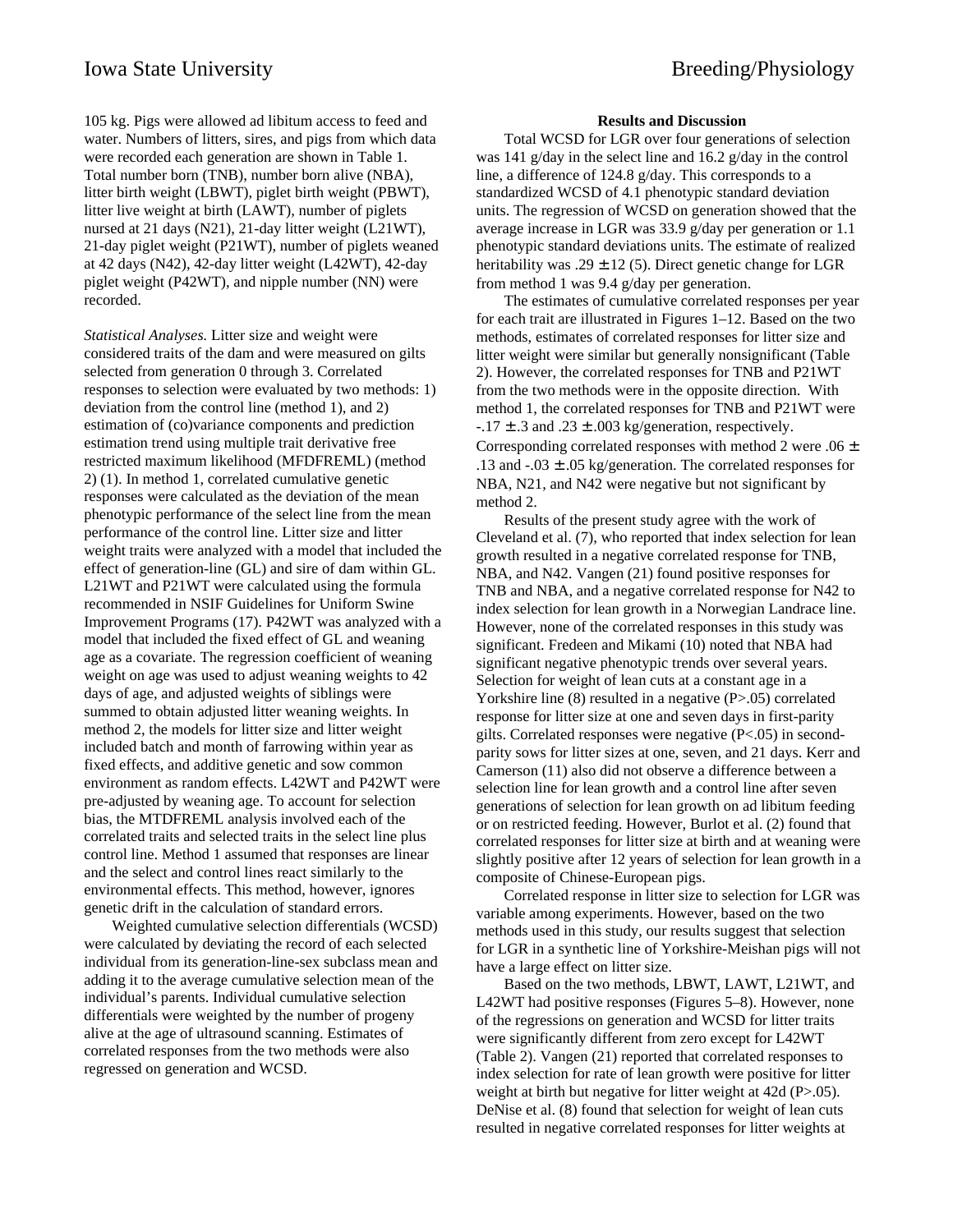birth and 21 days in first and second parity females. However, the correlated responses were significant only for litter weights in the second parity. Fredeen and Mikami (10) observed a significant negative phenotypic trend over years for litter weights at birth. Cleveland et al. (7) noted consistently heavier litter weights at birth and 42 days in a line selected for rate of lean growth when compared to a control line. However, the regressions on cumulative selective differential for the index were not significant. Kerr and Camerson (11) also found that there were no significant differences for litter weights at birth, 21 days, and 42 days between a selection line and a control line after seven generations of selection for lean growth rate based on ad libitum feeding or on restricted feeding. Our results, and those of similar experiments reported in the literature, suggest that selection for LGR in a synthetic line will have very little effect on litter weights.

The estimates of cumulative correlated responses per year for PBWT, P21WT, P42WT, and NN are presented in Figures 9–12. Based on the two methods, the regression coefficients on generation and WCSD were positive except for P21WT by method 2. None were

significant except for P21WT by method 2. Vargen (21) reported positive correlated responses for PBWT (P<.05) and P42WT (P>.05) to index selection for rate of lean growth. Cleveland et al. (7) observed positive, but not significant, correlated responses for PBWT and P42WT. Kerr and Camerson (11) also reported that there were no differences in PBWT and P21WT between the select line and control line after seven generations for LGR.

With both methods in this study, the regression coefficients of nipple number on generation and WCSD were positive but not significant, which is consistent with the results of Cleveland et al. (7). Burlot et al. (2) also found that the correlated response for nipple number was slightly positive after 12 years selection of LGR in a composite line in France.

This experiment has demonstrated that selection for lean growth rate in a synthetic line of Yorkshire-Meishan pigs over four generations had little effect on litter traits. Therefore, to meet the needs of the swine industry in producing a synthetic terminal dam line, a selection program could include LGR while maintaining the advantage of litter traits from some Chinese breeds. The estimates of correlated responses should be useful in designing improvement programs for a synthetic line.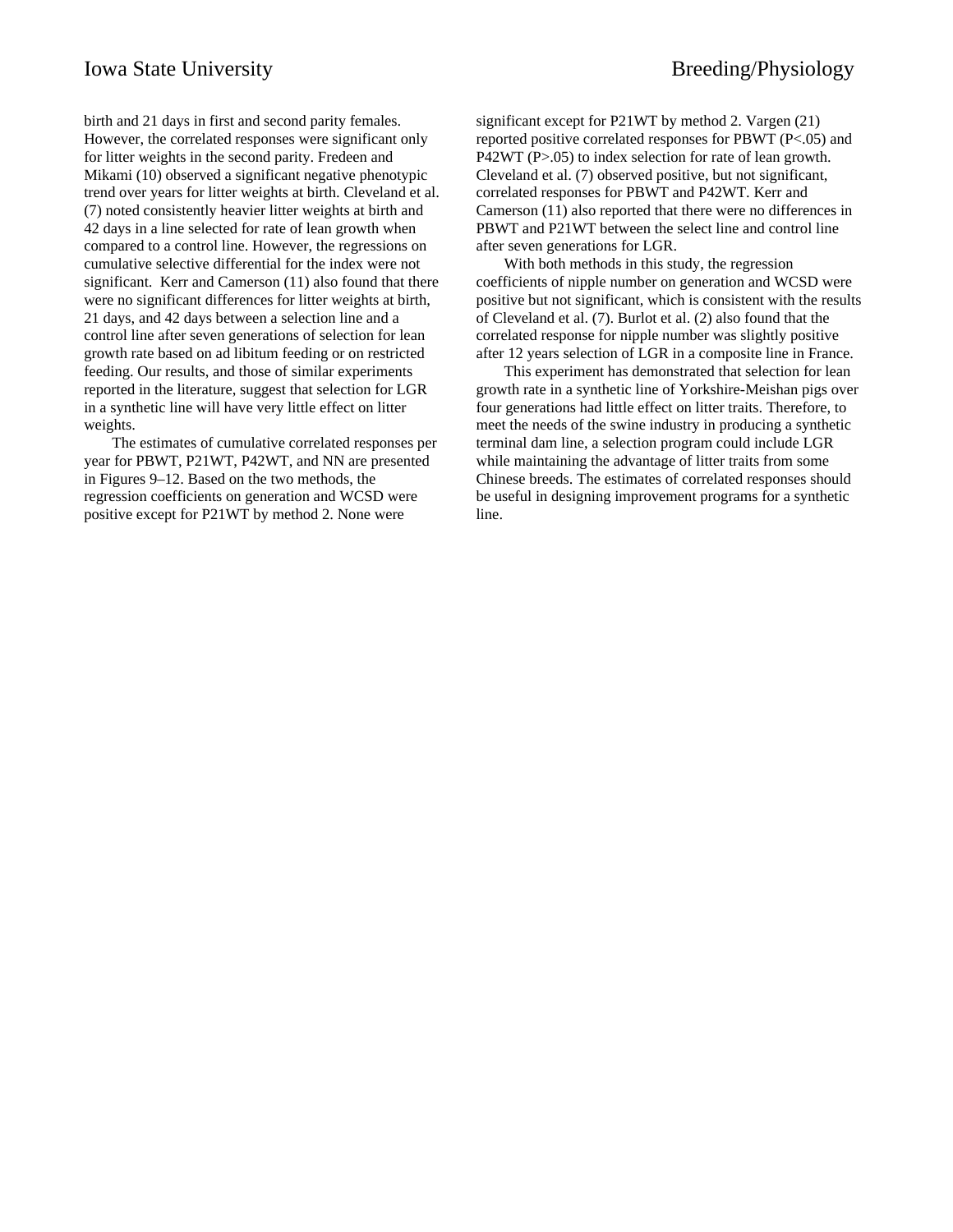

**Figure 1. Correlated response for total number born (TNB) from two methods.**



**Figure 2. Correlated response for number born alive (NBA) from two methods.**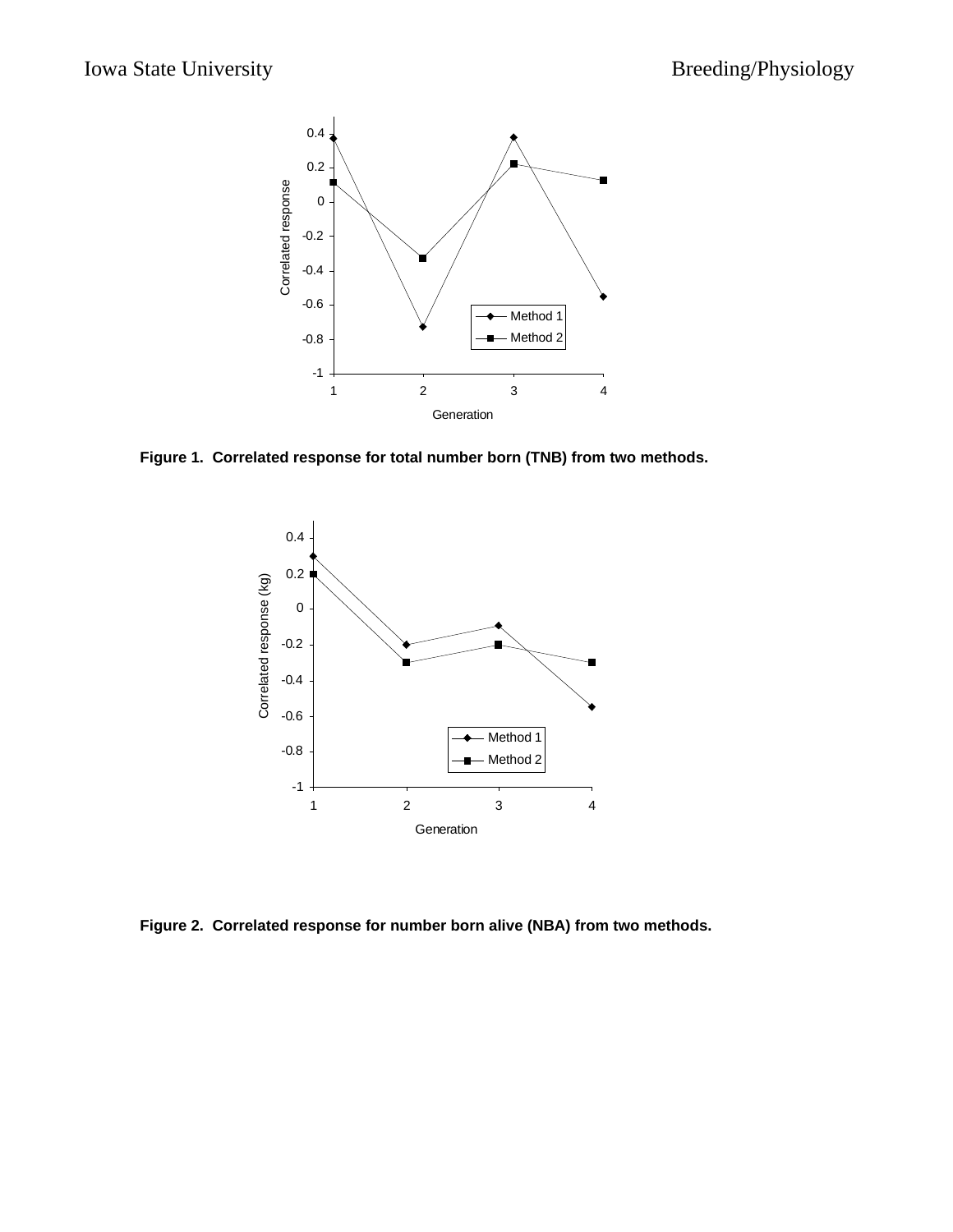

**Figure 3. Correlated response for number at 21 days (N21) from two methods.**



**Figure 4. Correlated response for number at 42 days (N42) from two methods.**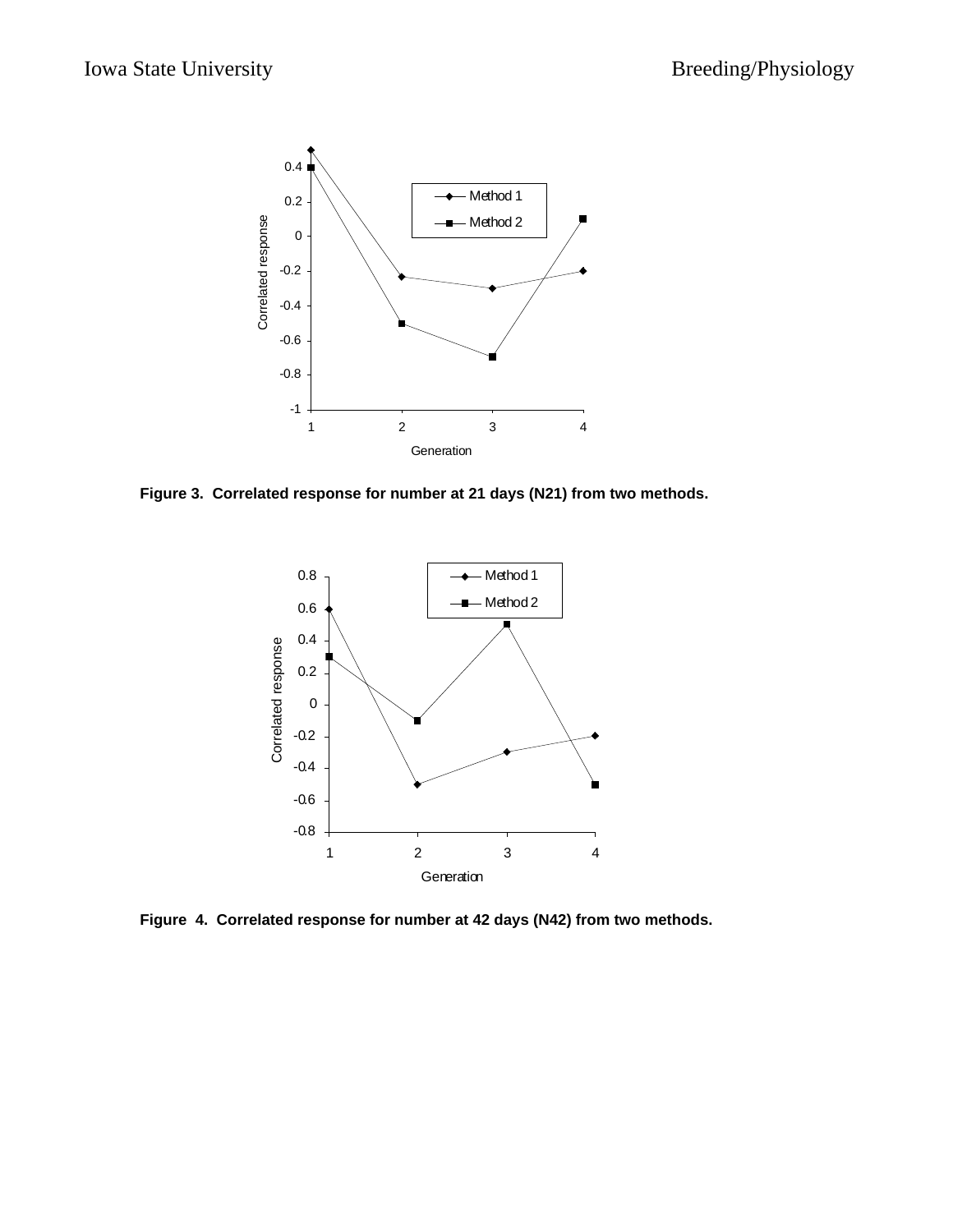

**Figure 5. Correlated response for litter birth weight (LBWT) from two methods.**



**Figure 6. Correlated response for litter live weight at birth (LAWT) from two methods.**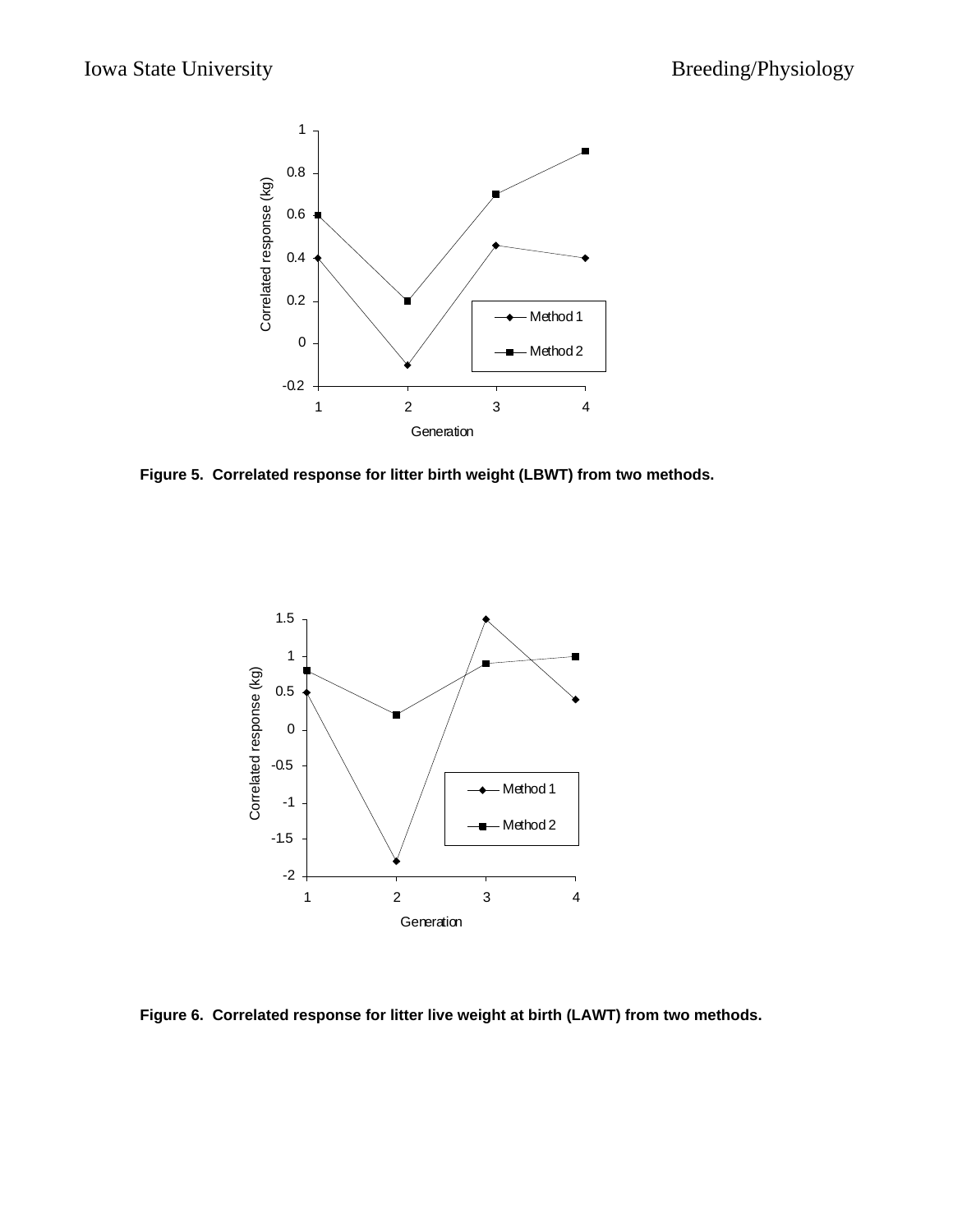

**Figure 7. Correlated response for litter weight at 21 days (L21WT) from two methods.**



**Figure 8. Correlated response for litter weight at 42 days (L42WT) from two methods.**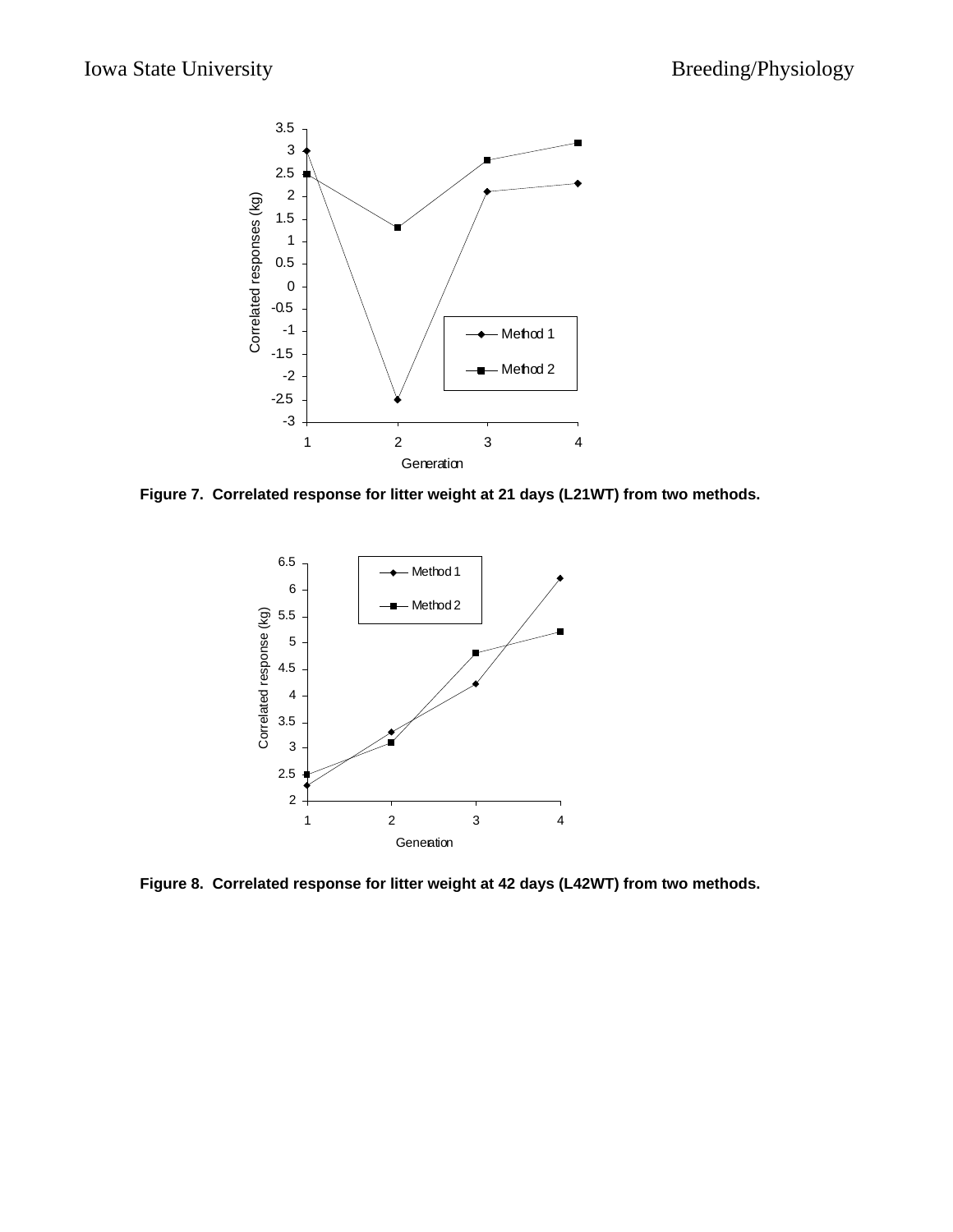

**Figure 9. Correlated response for piglet birth weight (PBWT) from two methods.**



**Figure 10. Correlated response for piglet weight at 21 days (P21WT) from two methods.**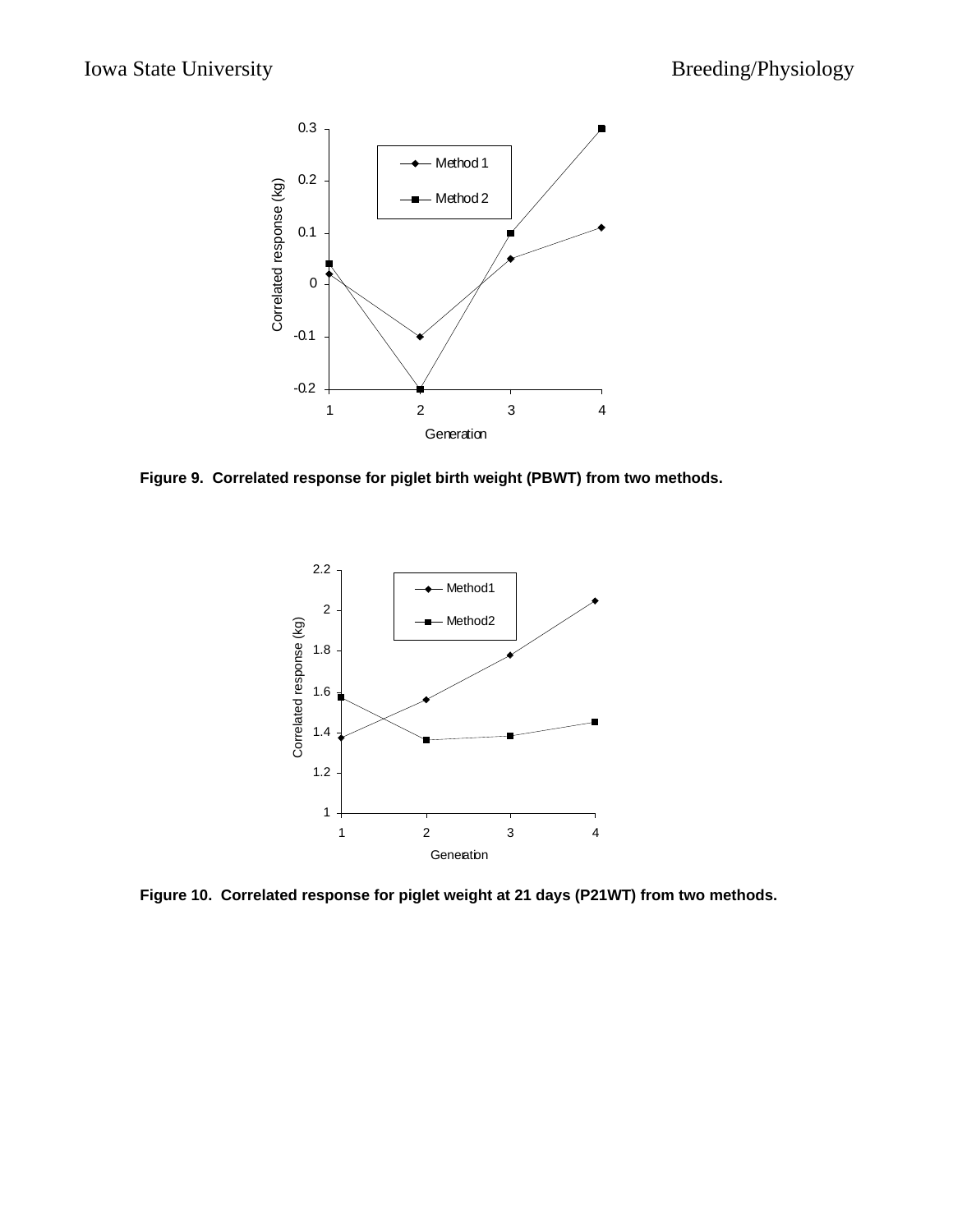

**Figure 11. Correlated response for piglet weight at 42d (P42WT) from two methods.**



**Figure 12. Correlated responses for nipple number (NN) from two methods**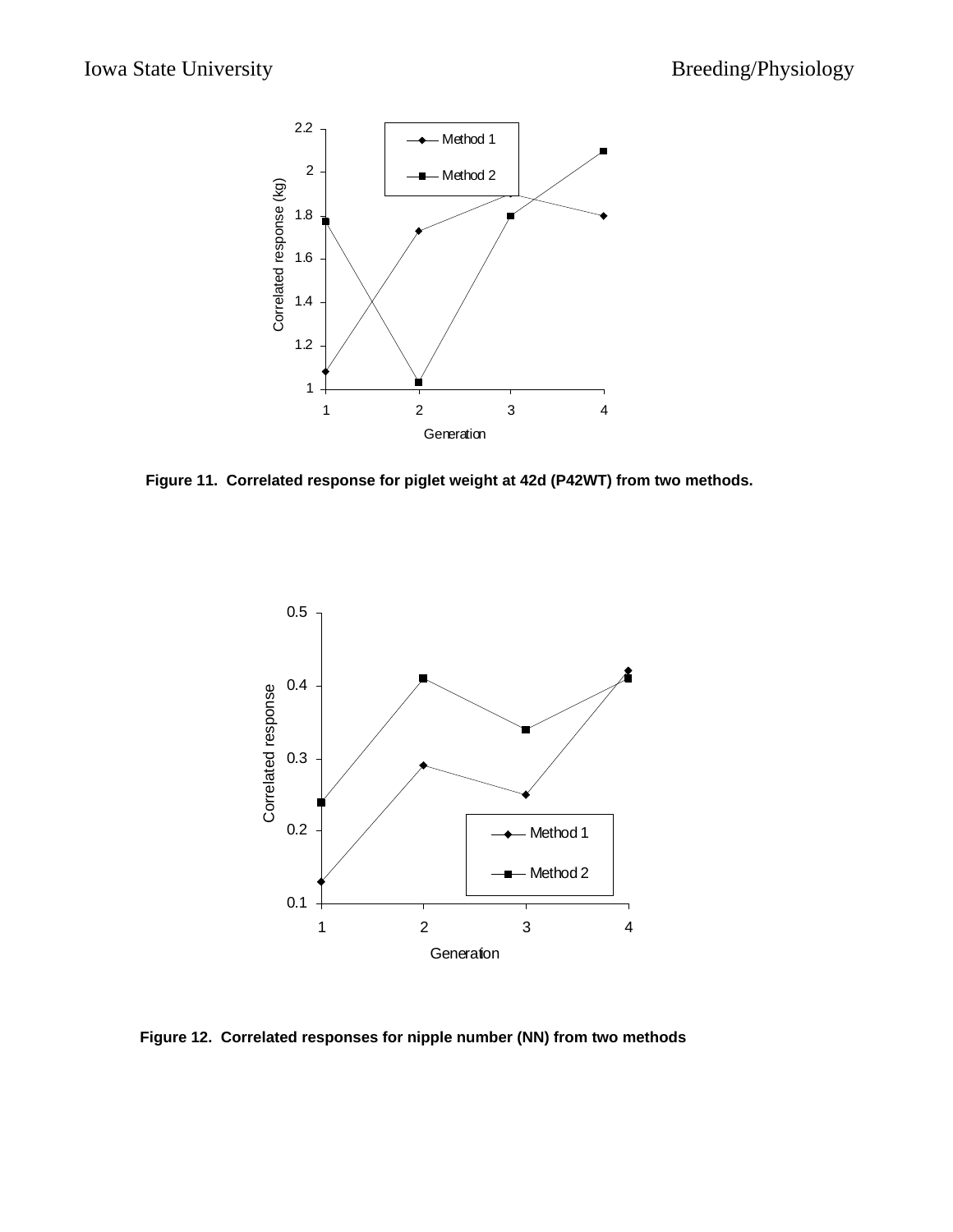|                  | Select line  |      |                |                              | Control line |      |              |       |
|------------------|--------------|------|----------------|------------------------------|--------------|------|--------------|-------|
|                  |              |      | Offspring      |                              |              |      | Offspring    |       |
| Generation       | <b>Sires</b> | Dams | <b>Boars</b>   | Gilts                        | <b>Sires</b> | Dams | <b>Boars</b> | Gilts |
| $\boldsymbol{0}$ | ٠            | ۰    | $\blacksquare$ | $\qquad \qquad \blacksquare$ | 6            | 9    | 40           | 50    |
| 1                | 7            | 16   | 48             | 75                           | 5            | 14   | 50           | 62    |
| 2                | 7            | 17   | 51             | 74                           | 6            | 13   | 49           | 58    |
| 3                | 7            | 18   | 60             | 70                           | 6            | 14   | 48           | 60    |
| 4                | 8            | 18   | 75             | 81                           | 6            | 14   | 50           | 56    |
| Totals           | 29           | 69   | 234            | 300                          | 29           | 64   | 237          | 286   |

# **Table 1. Distribution of parents and offspring by line and generation.**

|  |  | Table 2.  Regressions of correlated traits on generation and weighted cumulative selection differential. |  |
|--|--|----------------------------------------------------------------------------------------------------------|--|
|  |  |                                                                                                          |  |

|                    |                 | Generation       | Selection differential                   |  |  |  |
|--------------------|-----------------|------------------|------------------------------------------|--|--|--|
| Trait <sup>a</sup> | Method 1        | Method 2         | Method 1<br>Method 2                     |  |  |  |
| <b>TNB</b>         | $-.17 \pm .30$  | $.06 \pm .13$    | $-.005 \pm .007$<br>$.001 \pm .003$      |  |  |  |
| <b>NBA</b>         | $-.24 \pm .08$  | $-14 \pm 0.08$   | $-0.06 \pm 0.002$<br>$-0.03 \pm 0.002$   |  |  |  |
| N <sub>21</sub>    | $-21 \pm .14$   | $-.11 \pm .27$   | $-0.05 \pm 0.004$<br>$-0.02 \pm 0.007$   |  |  |  |
| N42                | $-16 \pm .24$   | $-18 \pm .21$    | $-0.005 \pm 0.005$<br>$-0.005 \pm 0.005$ |  |  |  |
| LBWT               | $.05 \pm .14$   | $.14 \pm .13$    | $.001 \pm .003$<br>$.003 \pm .003$       |  |  |  |
| LAWT               | $.30 \pm .73$   | $.13 \pm .17$    | $.006 \pm .02$<br>$.003 \pm .004$        |  |  |  |
| L21WT              | $.25 \pm 1.37$  | $.36 \pm .37$    | $.006 \pm .03$<br>$.008 \pm .009$        |  |  |  |
| L42WT              | $1.2 \pm .20^*$ | $.96 \pm .14*$   | $.03 \pm .006*$<br>$.02 \pm .005^*$      |  |  |  |
| <b>PBWT</b>        | $.04 \pm .04$   | .11 $\pm$ .08    | $.001 \pm .0009$<br>$.003 \pm .002$      |  |  |  |
| P <sub>21</sub> WT | $.23 \pm .003*$ | $-0.03 \pm 0.05$ | $.006 \pm .003*$<br>$-0.008 \pm 0.001$   |  |  |  |
| P42WT              | $.23 \pm .12$   | $.86 \pm .22$    | $.005 \pm .003$<br>$.003 \pm .005$       |  |  |  |
| <b>NN</b>          | $.08 \pm .03$   | $.04 \pm .03$    | .002 $\pm$ .0006<br>$.001 \pm .0008$     |  |  |  |

<sup>a</sup>TNB=total number born; NBA=number born alive; N21=number of piglets nursed at 21 days; N42=number of piglets weaned at 42 days; LBWT=litter birth weight; LAWT=litter live weight at birth; L21WT=21-day litter weight; L42WT=42-day litter weight; PBWT=piglet birth weight; P21WT=21-day piglet weight; P42WT=42-day piglet weight; NN=nipple number.

 $*P<.05.$